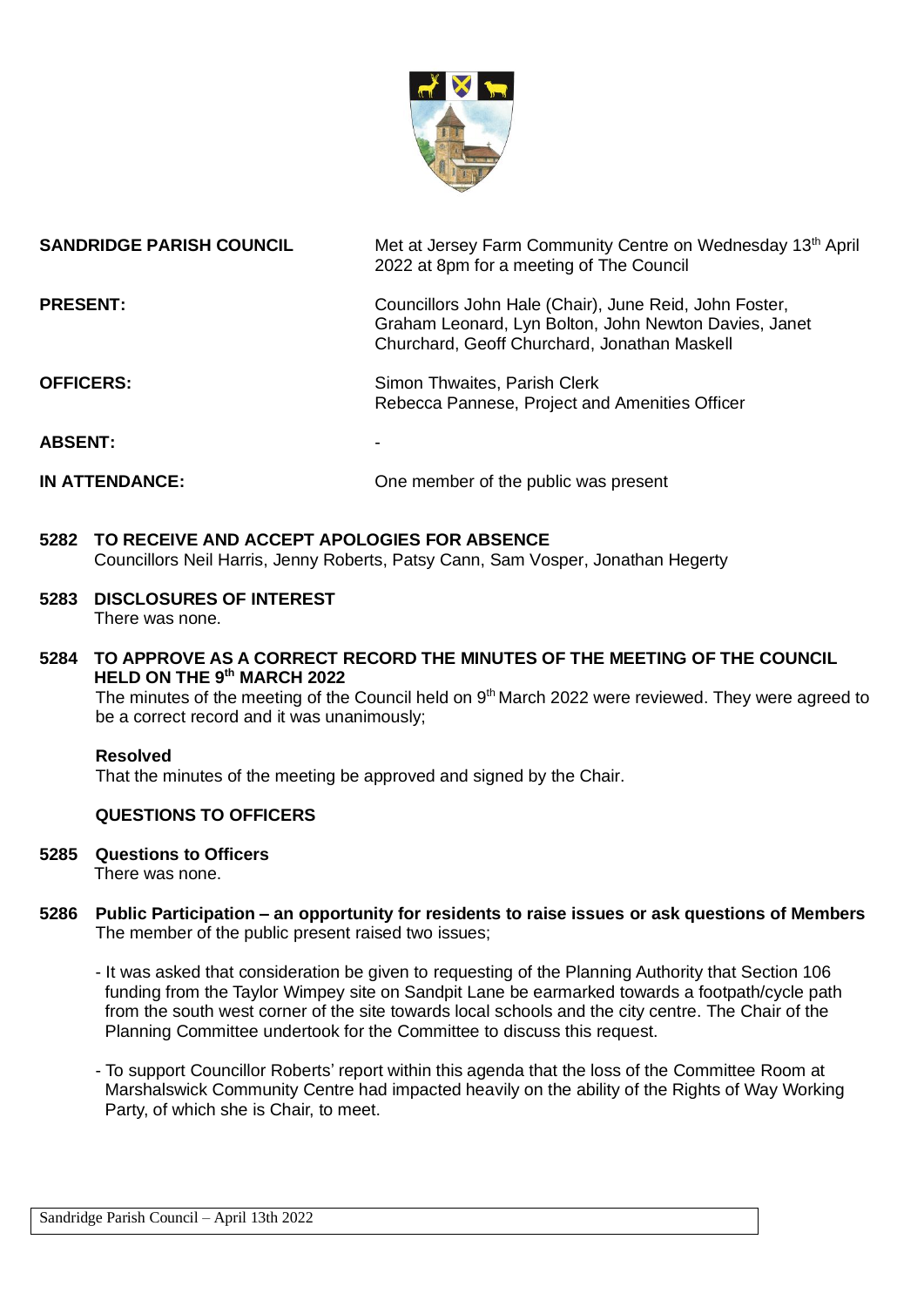# **CLERK'S REPORTS**

# **5287 Monthly Accounts**

Members reviewed a schedule of creditor payments for the period 10<sup>th</sup> March 2022 to 13<sup>th</sup> April 2022. A question was asked and responded to before it was unanimously;

# **Resolved**

To approve the payment of this schedule, to be made on Friday 15<sup>th</sup> April 2022.

# **5288 To approve expenditure on the William Bell Pathway**

Members considered a report, reviewed by the Finance Committee on Monday April 11<sup>th</sup>, seeking funding of £11,980 towards specialist repairs to the surfacing of the footpath between The Ridgeway and the William Bell Recreation Ground. It was unanimously;

# **Resolved**

To approve funding for this purpose.

# **5289 Complaints Procedure**

It was unanimously;

# **Resolved**

To re-adopt the Complaints Procedure document as circulated with the agenda.

# **5290 Internal Audit Service (IAS)**

Members reviewed a report and recommendation by the Clerk in respect of the Parish Council's Internal Audit Service. Following discussion it was unanimously;

# **Resolved**

To appoint IAC Audit and Consultancy Limited as the Parish Council's internal auditor for a period of three years from Autumn 2022.

# **5291 Project and Amenity Officer's Report**

The Project and Amenities Officer talked Members through a report, circulated with the agenda, on current projects/initiatives within the parish. The report was noted.

# **5292 Committee Room Table**

Please see minute 5297.

# **5293 Matters of note**

• The Clerk has finally received a recommended schedule of works from the Church's preferred contractor in respect of the collapsed grave at St Leonard's Churchyard. The Archdeacon of St Albans has approved the suggested remedy and the works will be scheduled for the first opportunity.

# **COUNCILLOR AND COMMITTEE REPORTS**

# **5294 Grant Applications**

St Mary's Church – Holidays at Home. Following discussion it was proposed by Councillor Bolton, seconded by Councillor Geoff Churchard and unanimously;

# **Resolved**

To award this initiative the sum of £1,000 using the General Power of Competence.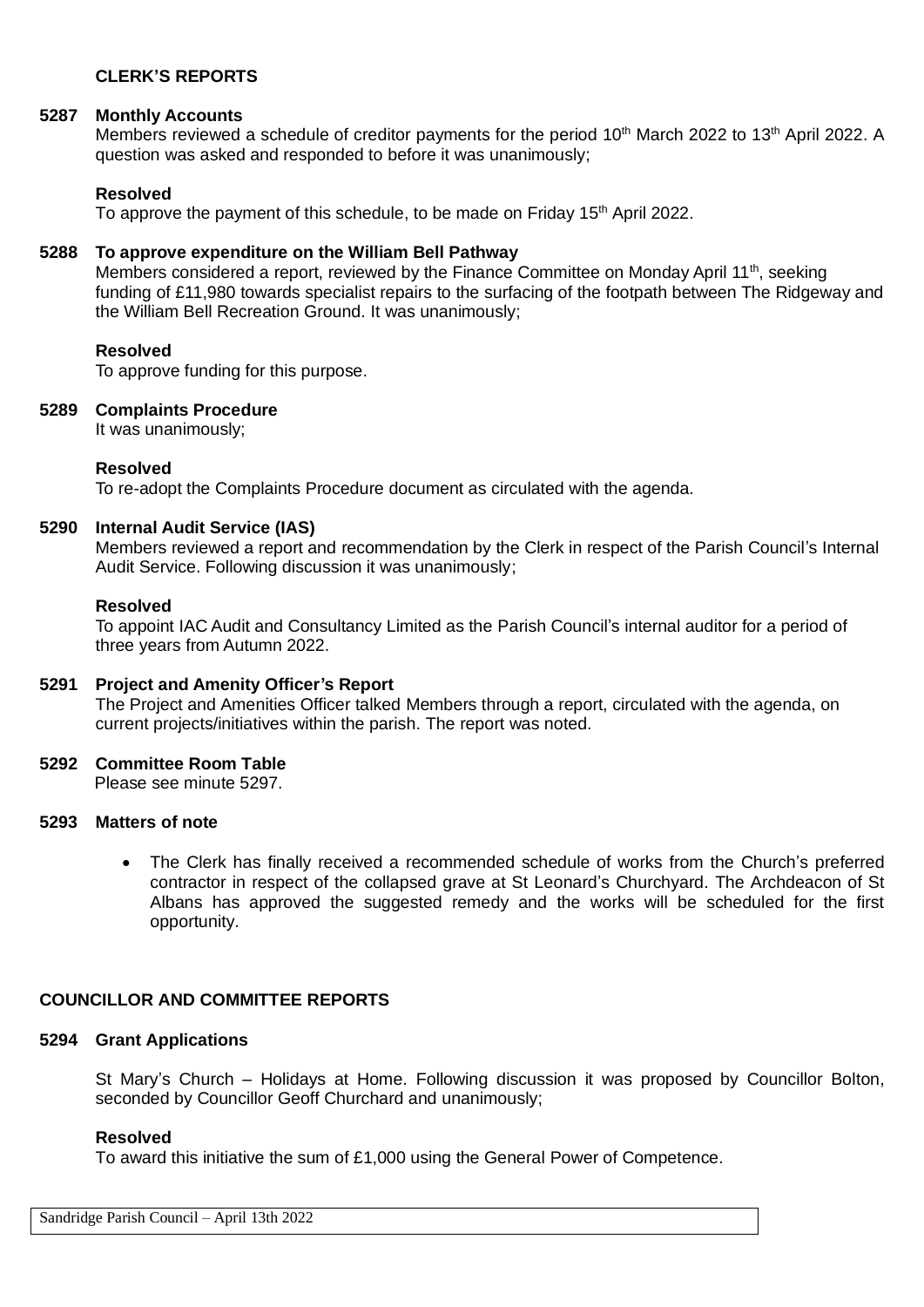St Leonard's Church – Cemetery Maintenance. Following discussion it was proposed by Councillor Hale, seconded by Councillor Bolton and unanimously;

# **Resolved**

To award the sum of £2,500 towards maintenance of the cemetery on House Lane using the General Power of Competence.

#### **5295 Update by the Chair on two complaints Received**

In accordance with the Complaints Procedure, the Chair informed the Council of two complaints received, the complainants being:

- St Albans City Women's Institute

- Councillor Neil Harris

Each was discussed, after which the Chair confirmed to the meeting that he considered both matters to be closed. It was;

# **Resolved**

That the report be noted and Councillor Harris would cease his membership of the HR Committee.

#### **5296 Jersey Farm Woodland Park Summer Event**

Councillor Janet Churchard gave Members a verbal update on how plans for this event are progressing.

#### **5297 Marshalswick Community Centre Committee Room Use**

Members considered a report by Councillor Roberts in respect of the loss of use of the Committee Room at Marshalswick Community Centre, resulting from increased use by the pre-school. This was discussed in conjunction with a report by the Clerk recommending that the large table in the Committee Room be replaced with foldaway tables to aid a more flexible use of the space.

It was agreed to form a working party of Councillors Leonard, Roberts, Bolton, and Geoff Churchard, working with the office team, to find a solution that suited all parties. It was asked that the working party reports back to Full Council in June on progress.

#### **5298 Meetings of Committees:**

There were no issues raised from the following draft committee minutes produced since the last Full Council meeting.

- Sports and Recreation Committee 16<sup>th</sup> March 2022
- Jersey Farm Woodland Park Committee 4<sup>th</sup> April 2022
	- Planning Committee see below

# **5299 MATTERS OF NOTE ARISING SINCE THE CIRCULATION OF THE AGENDA**

There was none.

# **5300 Planning Matters**

Sandridge Parish Council's Planning Committee meets every three weeks to review and respond to planning applications received from the Planning Authority, St. Albans District Council. The planning applications commented on since the last Full Council meeting are;

1 Ardens Marsh, St Albans - Planning Application: 5/2022/0318 9 Cromwell Close, St Albans - Planning Application: 5/2022/1663 2 Summerlands Road, St Albans - Planning Application: 5/2022/2805 30 Osprey Drive, St Albans - Planning Application: 5/2022/0312 2 Belgrave Close, St Albans - Planning Application: 5/2022/0298 45 Runcie Close, St Albans - Planning Application: 5/2022/0692